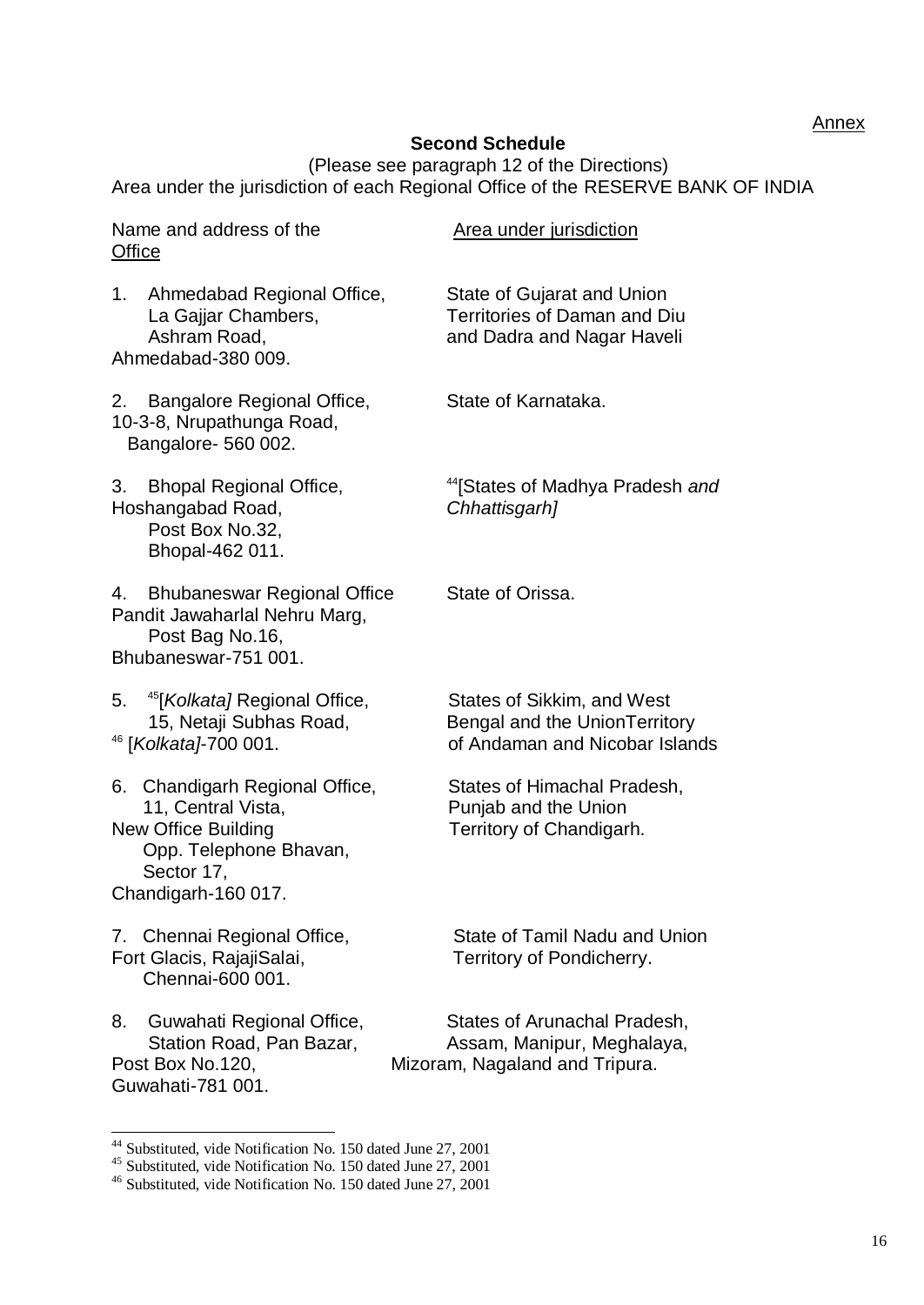|        | 9. Hyderabad Regional Office,<br>6-1-56, Secretariat Road,<br>Saifabad,<br>Hyderabad-500 004.         | State of Andhra Pradesh.                               |
|--------|-------------------------------------------------------------------------------------------------------|--------------------------------------------------------|
|        | 10. Jaipur Regional Office,<br>Ram Bagh Circle,<br>Tonk Road, P.B.No.12,<br>Jaipur-302 004.           | State of Rajasthan.                                    |
|        | 11. Jammu Regional Office,<br>Rail Head Complex,<br>Post Bag No.1,<br>Jammu-180 012.                  | State of Jammu and Kashmir.                            |
|        | 12. <sup>47</sup> [Kanpur Regional Office<br>Mahatma Gandhi Marg,<br>Kanpur - 208 001                 | States of Uttar Pradesh and<br>Uttaranchal]            |
| Worli, | 13. Mumbai Regional Office,<br>Garment House, 4th Floor,<br>Dr. Annie Besant Road,<br>Mumbai-400 018. | States of Goa and Maharashtra                          |
|        | 14. New Delhi Regional office,<br>6, SansadMarg,<br>New Delhi-110 001.<br>ofDelhi.                    | State of Haryana and<br>NationalCapitalTerritory       |
|        | 15. Patna Regional Office,<br>South of Gandhi Maidan,<br>Post Bag No.162,<br>Patna-800 001.           | <sup>48</sup> [States of Biharand Jharkhand]           |
|        | 16. Thiruvananthapuram<br>Regional Office,<br>Bakery Junction,<br>Thiruvananthapuram-695 033.         | State of Kerala and Union<br>Territory of Lakshadweep. |

- - - - - - - - - - - - - - - - - - - - - - - - - - - - - - - -

-

 $47$  Substituted, vide Notification No. 150 dated June 27, 2001

<sup>&</sup>lt;sup>48</sup> Substituted, vide Notification No. 150 dated June 27, 2001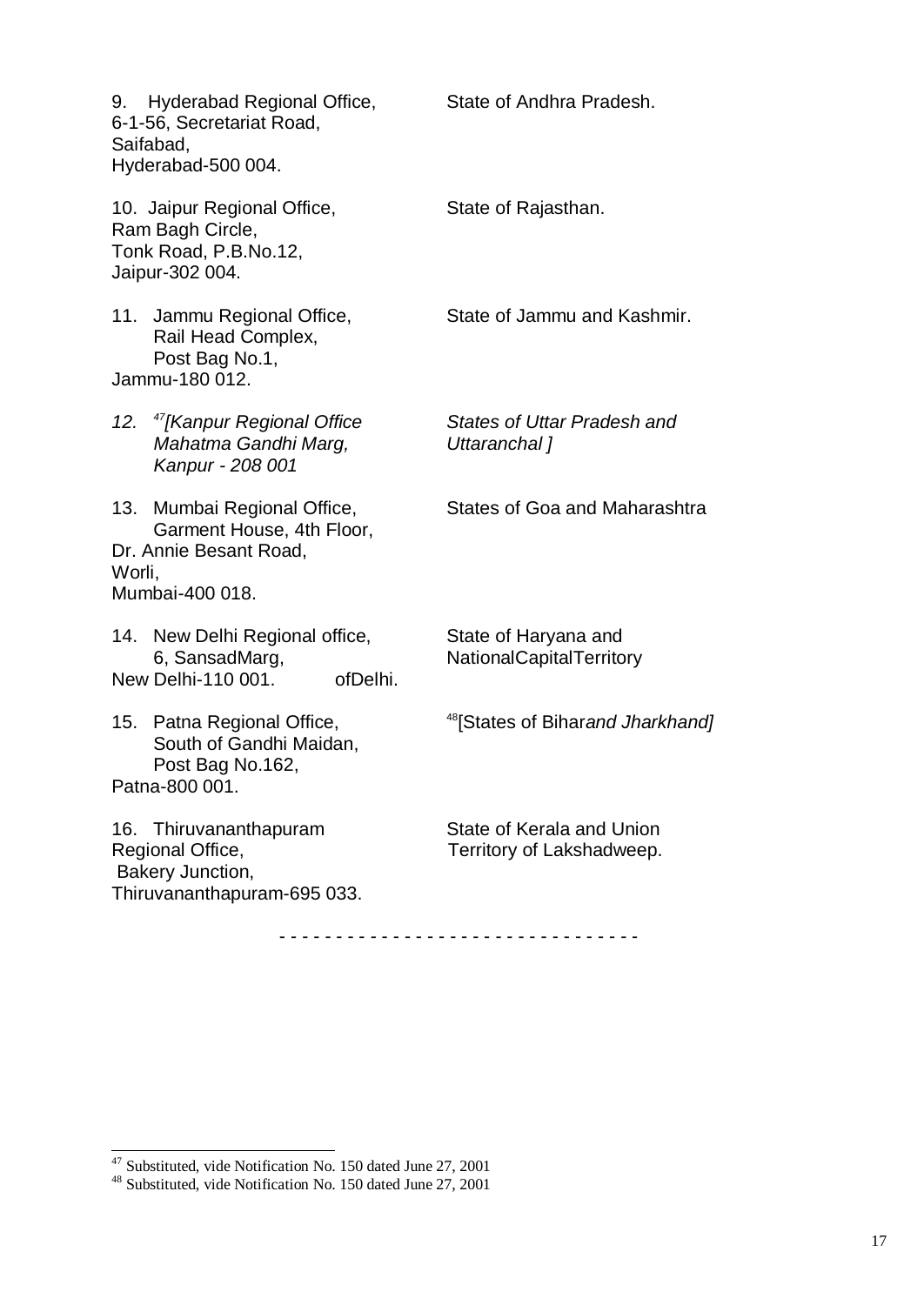#### **<sup>49</sup>Form - NBS 1**

#### **Annual Return on Deposits as on 31, March 20. . (To be submitted by all Non-Banking Financial Companies accepting / holding public deposits, and MNBCs - except Residuary Non-Banking Companies and MBFCs<sup>50</sup>**)

| File Number              |  |  |
|--------------------------|--|--|
| <b>ID Number</b>         |  |  |
| Nature of business       |  |  |
| District Code            |  |  |
| State Code               |  |  |
| (To be filled in by RBI) |  |  |

Name of the Company: …………………………………..

#### **Instructions for filling in the Return - General**

- 1. This Return should be submitted by a Non-Banking Financial Company covered by Para 8(3) of Notification No.DFC.118/DG(SPT)-98 dated January 31, 1998 and by a Miscellaneous Non-Banking Company covered by para 11 of the Notification No.DNBC.39 / DG (H)-77 dated June 20, 1977 to the Regional Office of Department of Non-Banking Supervision, Reserve Bank of India where its Registered Office is situated, once a year, after March 31 and latest by September 30, **with reference to its position as on March 31**, irrespective of the date of closing of the financial year of the Company concerned. A Certificate from the Auditors of the Company should be appended to the Return as per format furnished herewith. However, only in respect of **Part-3,** the information should be furnished as per the latest balance sheet but preceding the date of the return.
	- N.B*. In terms of Notification No.DNBS.135/CGM\(VSNM)-2000, dated 13-1-2000, NBFCs shall prepare their balance sheets and profit and loss accounts as on March 31, every year with effect from its accounting year ending with 31st March 2001. Therefore with effect from accounting year ending 31st March 2001, the information in Part 3 of the return shall be as on the date of current balance sheet thus coinciding with the date of return.*
- 2. Submission of the Return should not be delayed for any reason such as the finalisation/ completion of the Audit of the annual accounts. The compilation of the Return should be on the basis of the figures available in the books of accounts of the company and should be certified by its Statutory Auditors.
- **3. The number of accounts** should be given in actual figures while **the amounts of deposits should be shown in lakhs of rupees.** The amount should be rounded off to the nearest lakh. Illustratively, an amount of Rs.4,56,100 should be shown as 5 and not as 4.6 or 5,00,000. Similarly, an amount of Rs.61,49,500 is to be shown as 61 and not as 61.5 or 61,00,000.
- 4. The Return should be signed by a Manager (as defined in Section 2 of the Companies Act, 1956) and if there is no such Manager, by Managing Director or any official of the Company who has been duly authorised by the Board of Directors and whose Specimen Signature has been furnished to the Reserve Bank of India for the purpose. In case the Specimen Signature has not been furnished in the prescribed card, the Return must be signed by the authorised official and his Specimen Signature furnished separately.

-

<sup>&</sup>lt;sup>49</sup> Substituted, vide Notification No. 145 dated June 30, 2000

<sup>&</sup>lt;sup>50</sup>Inserted vide Notification No 191 dated January 4, 2007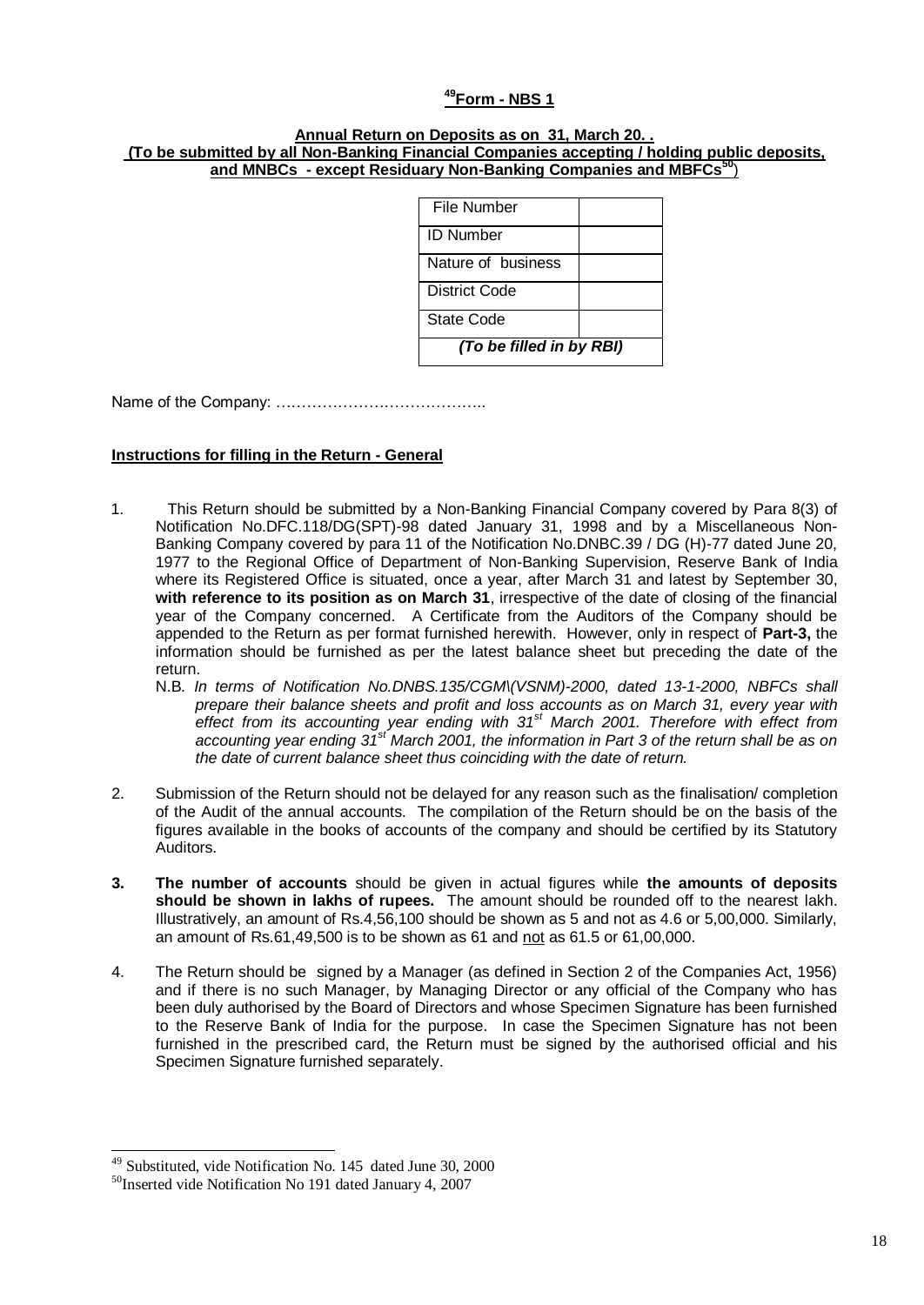- 5. In case there is nothing to report in any part / item of the Return, the relevant part/ item may be marked *'Nil'* in the column meant for *"No. of accounts"* and *00s* may be indicated in the column meant for *"Amount".*
- 6. 'Subsidiaries' and 'Companies in the same group' mentioned in this Return have the same meanings assigned to them in Section 4 and Section 372 (11) respectively, of the Companies Act, 1956 as appearing prior to amendment to the Companies Act dated 31st October 1998.
- 7. In case this return is being filed through electronic media(internet), to the specified Web Server, a hard -copy of the same may be submitted to the concerned Regional Office duly signed.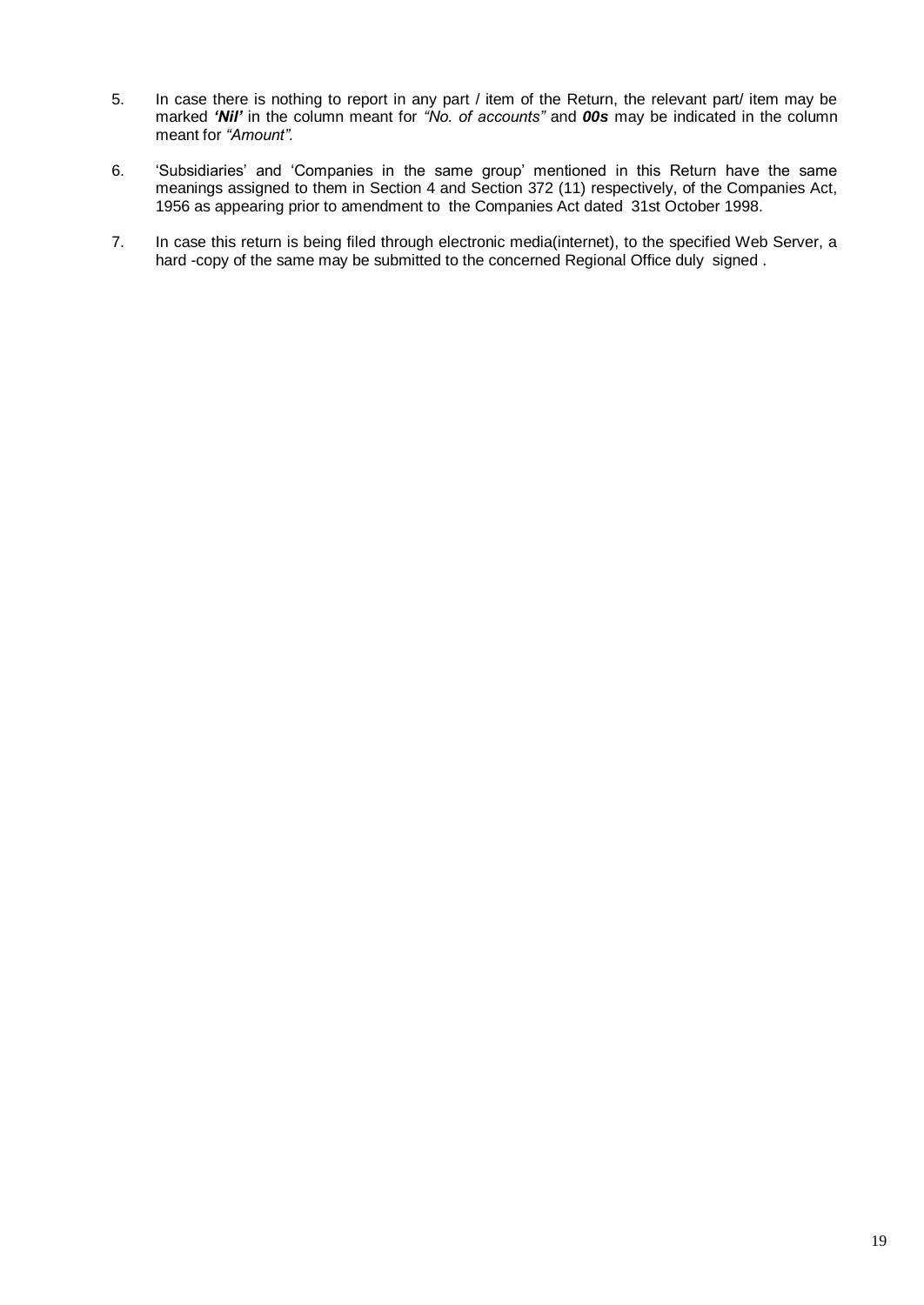# **Company Profile**

| 1.               | Name of the Company                                                                                         |                    |            |     |                    |                |  |
|------------------|-------------------------------------------------------------------------------------------------------------|--------------------|------------|-----|--------------------|----------------|--|
| 2.               | Address of the Registered Office                                                                            |                    |            |     |                    |                |  |
|                  |                                                                                                             |                    |            |     |                    |                |  |
|                  |                                                                                                             |                    |            |     |                    |                |  |
|                  |                                                                                                             |                    |            |     |                    |                |  |
|                  |                                                                                                             |                    | <b>PIN</b> |     |                    |                |  |
|                  | Phone Nos.                                                                                                  |                    | Fax No.    |     |                    | e-mail address |  |
|                  |                                                                                                             |                    |            |     |                    |                |  |
| 3.               | Name of the State in which the company is registered                                                        |                    |            |     |                    |                |  |
| $\overline{4}$ . | Address of the Corporate/ Head Office                                                                       |                    |            |     |                    |                |  |
|                  |                                                                                                             |                    |            |     |                    |                |  |
|                  |                                                                                                             |                    |            |     |                    |                |  |
|                  |                                                                                                             |                    |            |     |                    |                |  |
|                  |                                                                                                             |                    | <b>PIN</b> |     |                    |                |  |
|                  | Phone Nos.                                                                                                  |                    | Fax No.    |     |                    | e-mail address |  |
|                  |                                                                                                             |                    |            |     |                    |                |  |
| 5.               | Date of Incorporation                                                                                       |                    |            |     |                    |                |  |
| 6.               | Date of Commencement of Business                                                                            |                    |            |     |                    |                |  |
| $\overline{7}$ . | Name and Residential Address of:                                                                            |                    |            |     |                    |                |  |
|                  | Chairman<br>i)                                                                                              |                    |            |     |                    |                |  |
|                  |                                                                                                             |                    |            |     |                    |                |  |
|                  |                                                                                                             |                    |            |     |                    |                |  |
|                  |                                                                                                             |                    |            |     |                    |                |  |
|                  | Managing Director/ CEO<br>ii)                                                                               |                    |            |     |                    |                |  |
|                  |                                                                                                             |                    |            |     |                    |                |  |
|                  |                                                                                                             |                    |            |     |                    |                |  |
|                  |                                                                                                             |                    |            |     |                    |                |  |
|                  |                                                                                                             |                    |            |     |                    |                |  |
| 8.               | Is it a Government Company (Please tick) :                                                                  |                    |            | Yes |                    | No             |  |
| 9.               | Status of the company (Please tick)                                                                         | (i) Public Ltd.    |            |     | (ii) Deemed Public |                |  |
|                  |                                                                                                             | (iii) Private Ltd. |            |     | (iv) Joint Venture |                |  |
| 10.              | Financial Year of the Company                                                                               |                    |            |     |                    |                |  |
| 11.              | Nature of business                                                                                          |                    |            |     |                    |                |  |
|                  |                                                                                                             |                    |            |     |                    |                |  |
|                  |                                                                                                             |                    |            |     |                    |                |  |
|                  |                                                                                                             |                    |            |     |                    |                |  |
|                  |                                                                                                             |                    |            |     |                    |                |  |
| 12.              | Status of registration with RBI                                                                             |                    |            |     |                    |                |  |
|                  | Number and Date of Certificate of Registration if<br>i)                                                     |                    |            |     |                    |                |  |
|                  | issued by RBI                                                                                               |                    |            |     |                    |                |  |
|                  | If not registered, indicate whether the application<br>ii)                                                  |                    |            |     |                    |                |  |
|                  | submitted for registration is rejected/ pending                                                             |                    |            |     |                    |                |  |
| 13.              | Classification of the Company (if given by Reserve                                                          |                    |            |     |                    |                |  |
|                  | Bank as HP / Leasing / Loan / Investment/ MBC etc.<br>and reference number and date of such classification) |                    |            |     |                    |                |  |
|                  |                                                                                                             |                    |            |     |                    |                |  |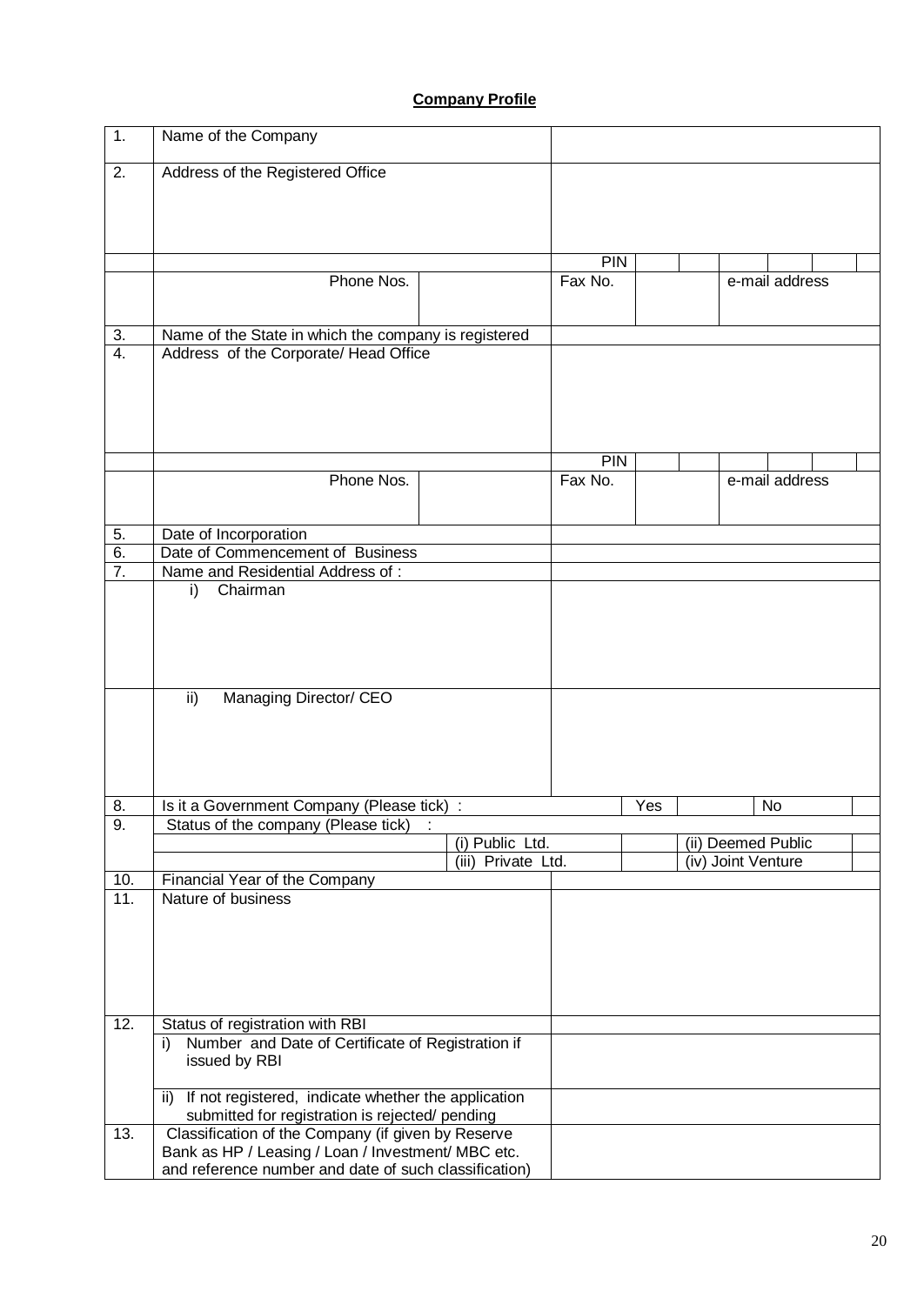| 14.               | <b>Credit rating:</b>                                                                   |  |
|-------------------|-----------------------------------------------------------------------------------------|--|
|                   | i) Rating assigned                                                                      |  |
|                   | Date of rating<br>ii)                                                                   |  |
|                   | iii) Name of the Rating Agency                                                          |  |
|                   | Whether any change has occurred since the<br>iv)<br>last rating (details)               |  |
| 15.               | Number of Branches / Offices.                                                           |  |
|                   | (Please enclose a list of names and addresses thereof                                   |  |
|                   | in the format given below as per Note 1)                                                |  |
| 16.               | If a subsidiary company, please indicate the name and<br>address of the holding company |  |
|                   |                                                                                         |  |
|                   |                                                                                         |  |
| $\overline{17}$ . | If the company is having subsidiaries / associate                                       |  |
|                   | companies, number thereof.<br>(Please enclose a list of names, addresses, Names of      |  |
|                   | Directors and particulars of business activities thereof                                |  |
|                   | in the format given below as per Note 2)                                                |  |
|                   |                                                                                         |  |
| 18.               | If a Joint Venture, name and address of the                                             |  |
|                   | promoting institution(s)                                                                |  |
|                   |                                                                                         |  |
| 19.               | Name of the Company's statutory auditors with                                           |  |
|                   | address and phone numbers                                                               |  |
|                   |                                                                                         |  |
|                   |                                                                                         |  |
| 20.               | Name(s) of the company's Bankers with addresses                                         |  |
|                   | and phone numbers.                                                                      |  |
|                   |                                                                                         |  |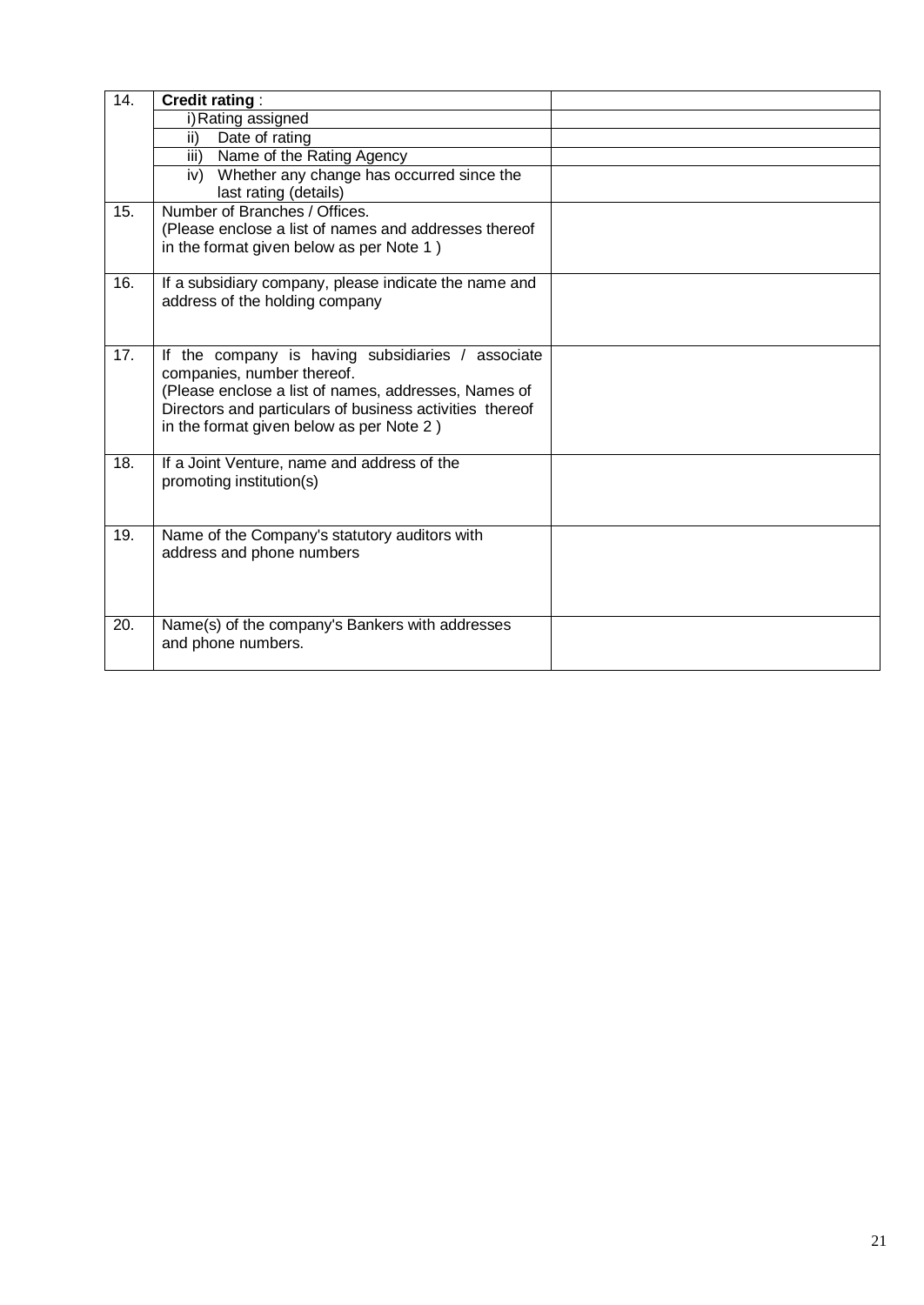# **Note (1) : Format for furnishing details of branches:**

| Sr.No. | Name of the<br>branch           | Date of<br>opening | <b>Address</b> | <b>City</b> | <b>District</b> | <b>State</b> | <b>Amount of public</b><br>deposit                                                    |
|--------|---------------------------------|--------------------|----------------|-------------|-----------------|--------------|---------------------------------------------------------------------------------------|
|        |                                 |                    |                |             |                 |              |                                                                                       |
|        |                                 |                    |                |             |                 |              |                                                                                       |
|        |                                 |                    |                |             |                 |              |                                                                                       |
|        | Total No. of<br><b>Branches</b> |                    |                |             |                 |              | <b>Total Public</b><br>Deposits of all the<br>branches<br>$\ldots$ (Amount)           |
|        |                                 |                    |                |             |                 |              | <b>Total Public</b><br>Deposits as per<br>balance sheet<br>dated<br>$\ldots$ (Amount) |

## **Note (2): Format for furnishing details of the subsidiaries:**

| Sr. No. | Name of the subsidiary | <b>Address</b> | Name of<br>the<br><b>Directors</b> | <b>Business</b><br><b>Activity</b> |
|---------|------------------------|----------------|------------------------------------|------------------------------------|
|         |                        |                |                                    |                                    |
|         |                        |                |                                    |                                    |
|         |                        |                |                                    |                                    |
|         |                        |                |                                    |                                    |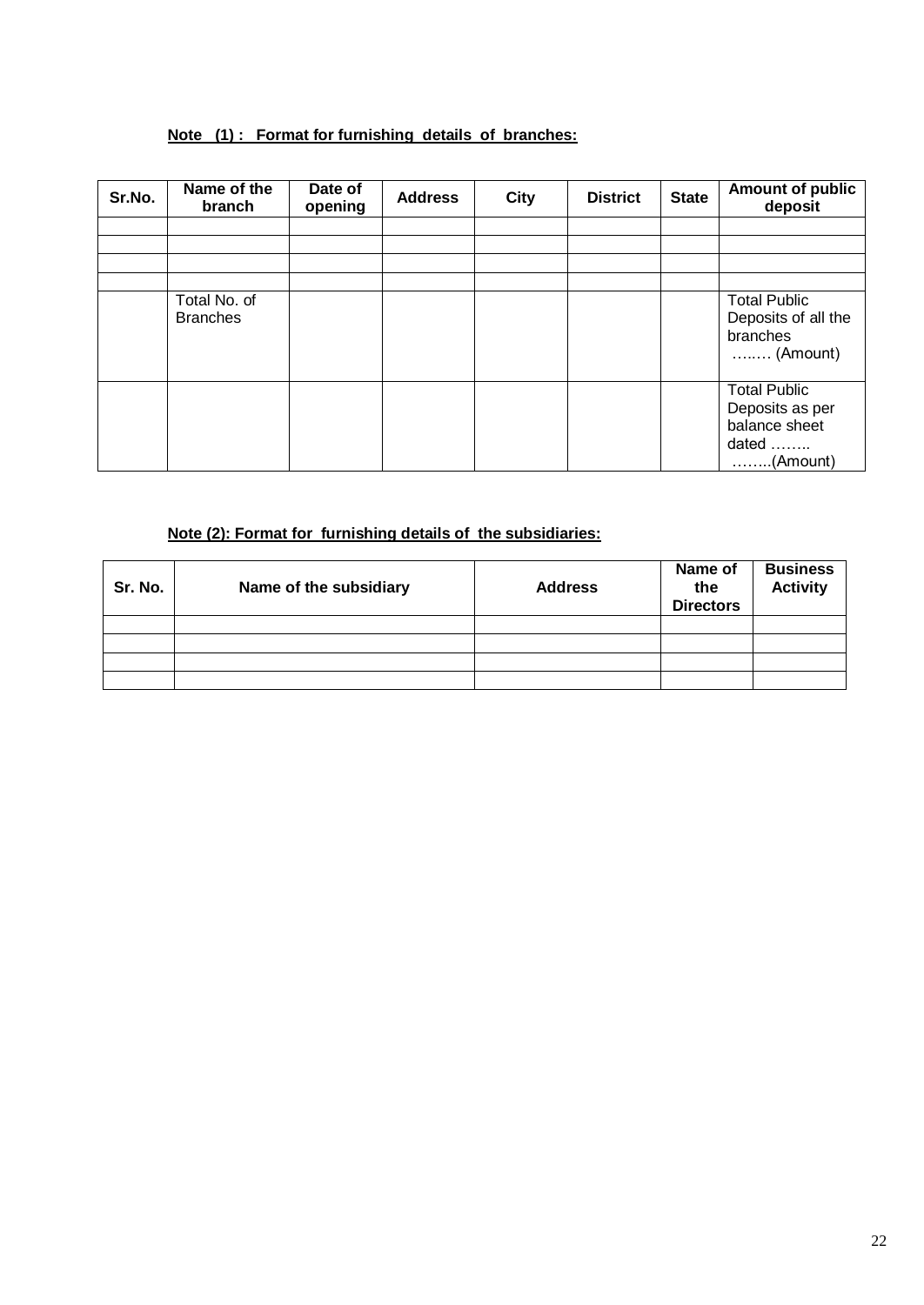# **Details of Assets and Liabilities (as on March 31, 200--)**

## **Part - 1**

### **Public Deposits**

|                    |                                                                                                                           |                  | (Amount in lakhs of Rupees)  |               |  |  |
|--------------------|---------------------------------------------------------------------------------------------------------------------------|------------------|------------------------------|---------------|--|--|
| <b>Item</b><br>No. | <b>Particulars</b>                                                                                                        | <b>Item Code</b> | Number of<br><b>Accounts</b> | <b>Amount</b> |  |  |
| 1.                 | Deposits received from public in the form of Fixed<br>Deposits, Recurring Deposits etc.                                   | 111              |                              |               |  |  |
| 2.                 | Deposits received from shareholders<br>(i)<br>by a<br>Public Limited Company (other than Nidhis).                         | 112              |                              |               |  |  |
|                    | (ii) Deposits received from Joint shareholders other<br>than the first named shareholder by a Private Limited<br>Company. | 113              |                              |               |  |  |
| 3.                 | Money received by issue of Non-convertible<br>(i)<br>unsecured debentures (please see instruction No.1<br>given below)    | 114              |                              |               |  |  |
|                    | Any other type of public deposits<br>(ii)<br>(Please Specify)                                                             | 115              |                              |               |  |  |
| 4.                 | <b>Total (111 to 115)</b>                                                                                                 | 110              |                              |               |  |  |
| $\overline{5}$ .   | Of the total Deposits at item 4above, those repayable                                                                     |                  |                              |               |  |  |
|                    | (i)<br>within 1 year                                                                                                      | 121              |                              |               |  |  |
|                    | (ii)<br>after 1 year but up to 2 years                                                                                    | 122              |                              |               |  |  |
|                    | (iii)<br>after 2 years but up to 3 years                                                                                  | $\overline{123}$ |                              |               |  |  |
|                    | after 3 years but up to 5 years and<br>(iv)                                                                               | 124              |                              |               |  |  |
|                    | (v)<br>after 5 years                                                                                                      | 125              |                              |               |  |  |
| 6.                 | Total (121 to 125)                                                                                                        | 120              |                              |               |  |  |
| $\overline{7}$ .   | Break up of public deposits at item 4 above, as per<br>rate of interest (excluding brokerage, if any)                     |                  |                              |               |  |  |
|                    | Below 10%<br>(i)                                                                                                          | 131              |                              |               |  |  |
|                    | (iii)<br>10% or more but less than 12%                                                                                    | 132              |                              |               |  |  |
|                    | (iii)<br>12% or more but less than 14%                                                                                    | 133              |                              |               |  |  |
|                    | 14% or more but less than 16%<br>(iv)                                                                                     | 134              |                              |               |  |  |
|                    | At 16%<br>(v)                                                                                                             | 135              |                              |               |  |  |
|                    | More than 16% but up to 18%<br>(vi)                                                                                       | 136              |                              |               |  |  |
|                    | (vii)<br>More than 18%                                                                                                    | 137              |                              |               |  |  |
| 8.                 | Total (131 to 137)                                                                                                        | 130              |                              |               |  |  |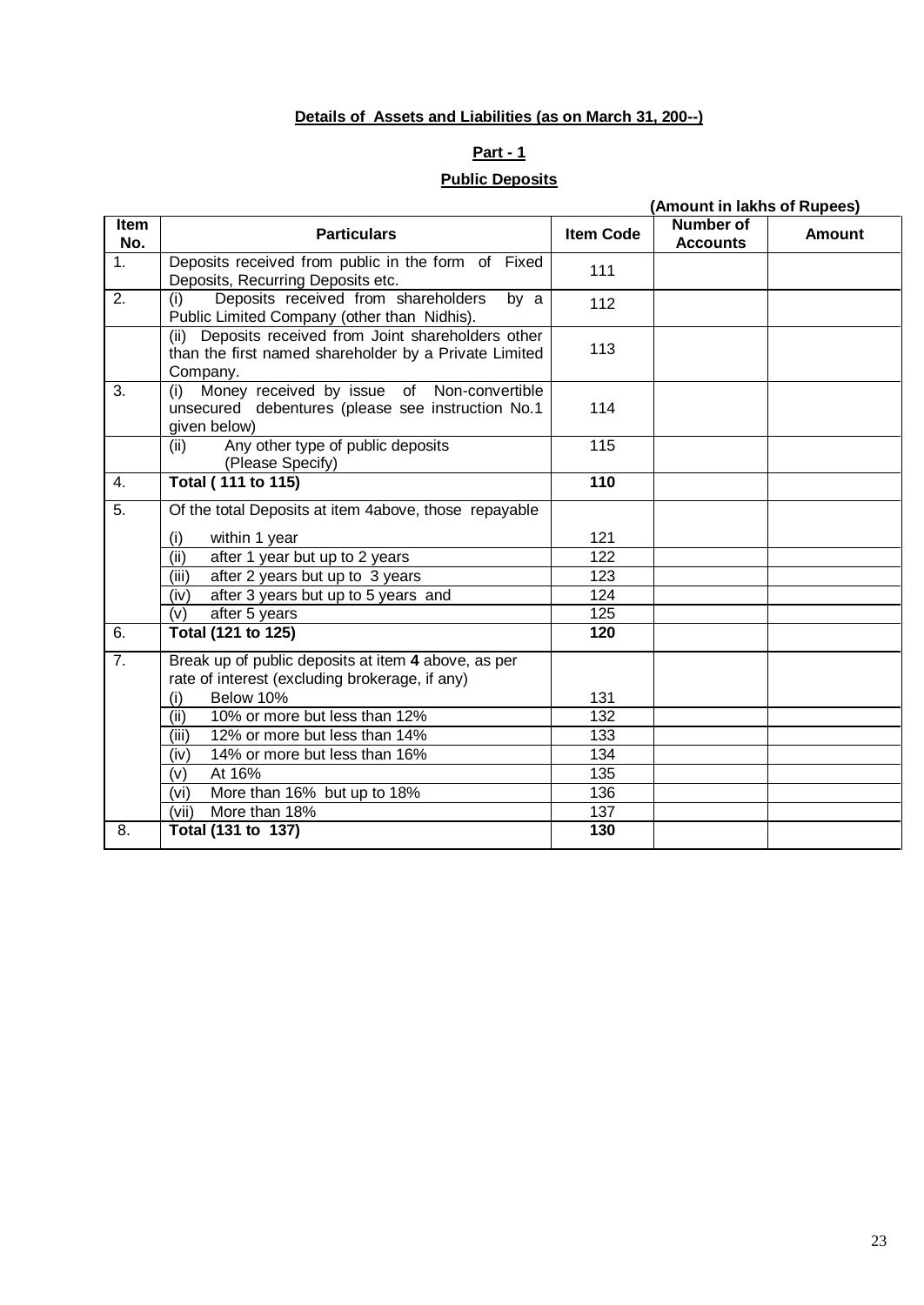| $\overline{9}$ .  | Break-up of Public Deposits according to the size            |                  |  |
|-------------------|--------------------------------------------------------------|------------------|--|
|                   | Fixed deposits etc received from public (vide<br>i)          |                  |  |
|                   | item No. 1 above)                                            |                  |  |
|                   | a) upto Rs.10,000                                            | 141              |  |
|                   | b) over Rs.10,000                                            | 142              |  |
|                   | Deposits from share holders in case of public<br>ii)         |                  |  |
|                   | limited companies (vide item No. 2 above)                    |                  |  |
|                   | upto Rs.10,000<br>a)                                         | 143              |  |
|                   | b) over Rs.10,000                                            | 144              |  |
|                   | Non-convertible unsecured debentures<br>$\overline{iii}$     |                  |  |
|                   | (vide item No.3 above)                                       |                  |  |
|                   | a) upto Rs.10,000                                            | 145              |  |
|                   | b) over Rs.10,000                                            | 146              |  |
| 10.               | Total of (141 to 146) [ should tally with the amount         | $\overline{140}$ |  |
|                   | shown against item 110 ]                                     |                  |  |
| $\overline{11}$ . | Of the deposits at item 4above:                              |                  |  |
|                   | i)<br>Those which have matured but not claimed.              | 151              |  |
|                   | $\overline{ii}$<br>Those which have matured, claimed but not | 152              |  |
|                   | paid (please see instruction No.2 given below)               |                  |  |
|                   | From public (vide item No.1 above)<br>a)                     | 153              |  |
|                   | From shareholders (vide item No. 2 above)<br>b)              | 154              |  |
|                   | From debenture holders (vide item No. 3<br>c)                | 155              |  |
|                   | above)                                                       |                  |  |
|                   | (Please furnish details of (a) (b) and (c) in                |                  |  |
|                   | Annexure No)                                                 |                  |  |
|                   | Those shown against item (ii) above where<br>iii)            | 156              |  |
|                   | CLB has passed the orders for repayment                      |                  |  |
| 12.               | Public Deposits mobilised during the year by payment         | 157              |  |
|                   | of brokerage                                                 |                  |  |
| 13.               | Brokerage paid                                               | 158              |  |
| $\overline{14}$ . | % of 13 to 12                                                | 159              |  |
| 15.               | Public deposits matured but remaining unclaimed for          | 160              |  |
|                   | 7 years including the year in which they have matured        |                  |  |

### **Instructions:**

- 1. In the case of partly convertible Debentures/Bonds, the convertible portion should be shown against item 9 of Part -2. The Non-convertible unsecured debentures should be included under this item.
- 2. The reasons for non-payment of each Deposit and the steps taken for repayment including compliance of CLB Order (if any) should be indicated in an Annexure.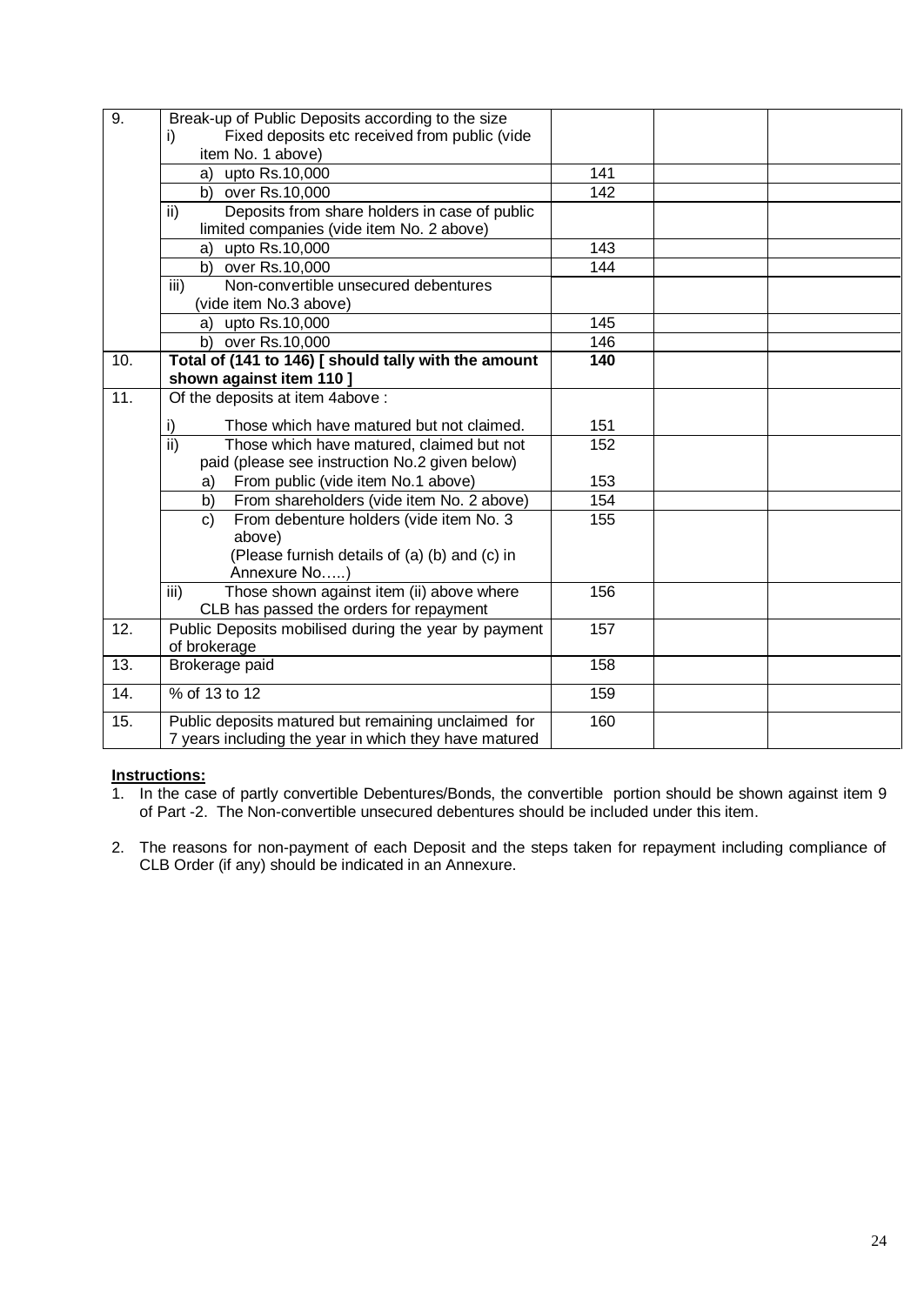Part - 2 **Particulars of other borrowings**

| Item<br>No. | <b>Particulars</b>                                                                                                                                                                                                                                                                        | <b>Item Code</b> | Number of<br><b>Accounts</b> | <b>Amount</b> |
|-------------|-------------------------------------------------------------------------------------------------------------------------------------------------------------------------------------------------------------------------------------------------------------------------------------------|------------------|------------------------------|---------------|
| 1.          | Central/State<br>borrowed<br>the<br>Money<br>from<br>Government/Local Authority/ others the repayment of<br>guaranteed<br>by<br>Central/<br>which<br>the<br>is i<br>State<br>Governments                                                                                                  | 221              |                              |               |
| 2.          | Money borrowed from:                                                                                                                                                                                                                                                                      |                  |                              |               |
|             | i)<br><b>Foreign Government</b>                                                                                                                                                                                                                                                           | 222              |                              |               |
|             | ii)<br>Foreign Authority                                                                                                                                                                                                                                                                  | 223              |                              |               |
|             | iii)<br>Foreign Citizen or person                                                                                                                                                                                                                                                         | 224              |                              |               |
|             | <b>Total (222 to 224)</b>                                                                                                                                                                                                                                                                 | $\overline{225}$ |                              |               |
| 3.          | Borrowings from:                                                                                                                                                                                                                                                                          |                  |                              |               |
|             | <b>Banks</b><br>(i)                                                                                                                                                                                                                                                                       | 226              |                              |               |
|             | <b>Other Specified Financial Institutions</b><br>(ii)                                                                                                                                                                                                                                     | 227              |                              |               |
| 4.          | Money borrowed from any other Company                                                                                                                                                                                                                                                     | 228              |                              |               |
| 5.          | Unsecured Ioans from Directors / Promoters                                                                                                                                                                                                                                                | 229              |                              |               |
| 6.          | from its<br>Money borrowed by a private Company<br>shareholders                                                                                                                                                                                                                           | 230              |                              |               |
| 7.          | Money received from employees of the Company by<br>way of security deposit and kept in joint accounts in<br>the name of the Company and the employees with a<br>scheduled bank or a post office                                                                                           | 231              |                              |               |
| 8.          | Money received by way of caution money, margin<br>money from the borrowers, lessee, hirers or by way of<br>security or advance from agents in the course of<br>company's business or advance received against<br>orders for supply of goods or properties or for<br>rendering of services | 232              |                              |               |
| 9.          | Money received by issue of convertible or secured<br>debentures/bonds (please see the instruction given<br>below)                                                                                                                                                                         | 233              |                              |               |
| 10.         | Of the above, debentures subscribed by the banks/<br>other NBFCs.                                                                                                                                                                                                                         | 234              |                              |               |
| 11.         | Money received by way of subscription to shares,<br>bonds or debentures pending allotment or money<br>received by way of calls in advance on shares (not<br>due for refinance).                                                                                                           | 235              |                              |               |
| 12.         | Commercial Papers                                                                                                                                                                                                                                                                         | 236              |                              |               |
| 13.         | Deposits received from relatives of Directors                                                                                                                                                                                                                                             | 237              |                              |               |
| 14.         | Borrowings from Mutual Funds                                                                                                                                                                                                                                                              | 238              |                              |               |
| 15.         | Any others (Not treated as public deposits - Please<br>specify)                                                                                                                                                                                                                           | 239              |                              |               |
| 16.         | Total (221 + 225 + 226 to 233+235 to 239)                                                                                                                                                                                                                                                 | 250              |                              |               |

### **Instruction:**

In the case of Partly Convertible Debentures/Bonds, only the convertible portion should be shown against item 9 of Part -2 above.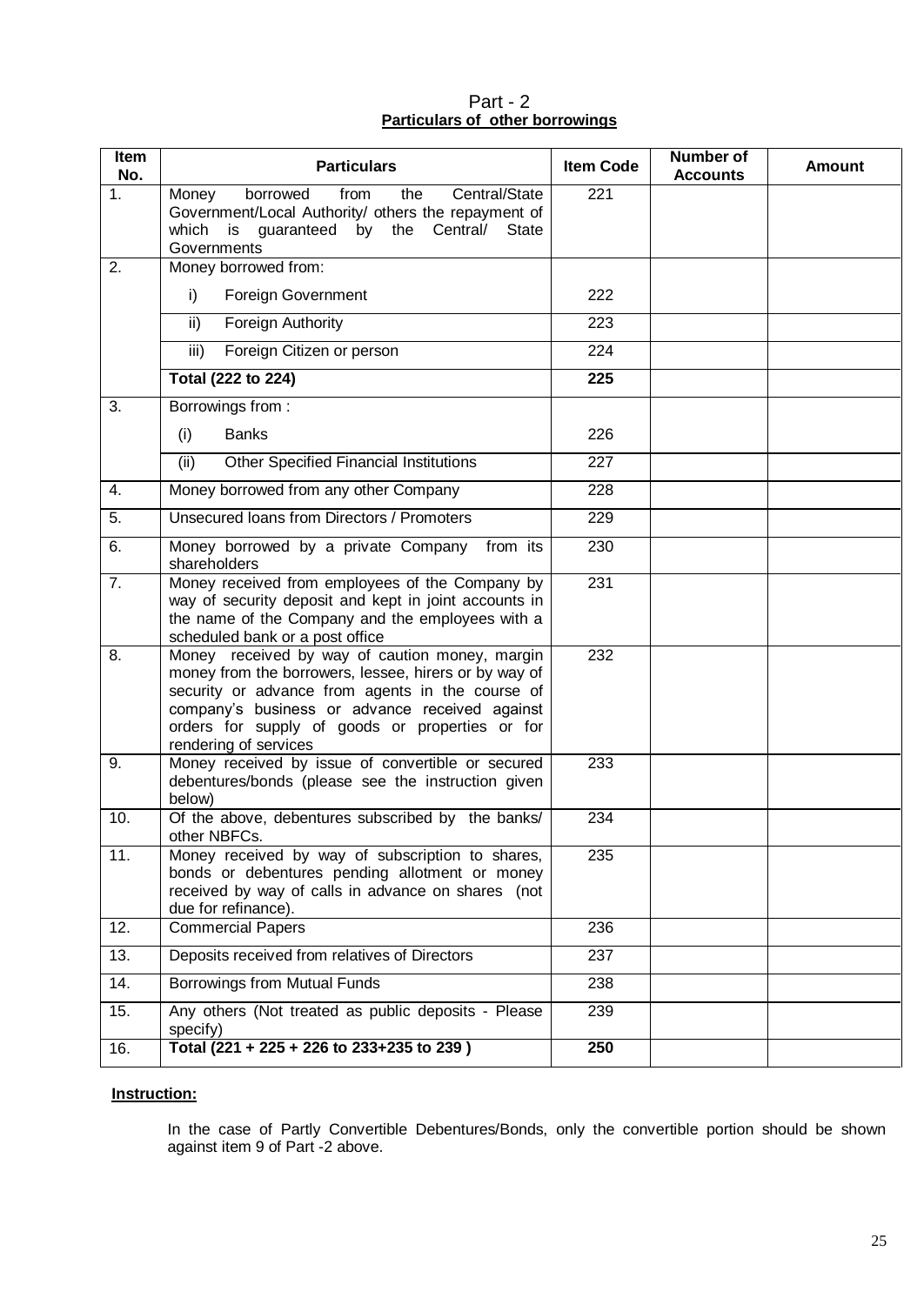### **Net Owned Fund**

# *[Figures to be furnished as per the latest balance sheet preceding the date of the Return or as per balance sheet as on the date of return]*

*[ Balance sheet as on ...................................]*

| Item<br>No.      | <b>Particulars</b>                                                                                                                                                                  | Item<br>Code | <b>Amount</b> |
|------------------|-------------------------------------------------------------------------------------------------------------------------------------------------------------------------------------|--------------|---------------|
| 1.               | Capital Funds:                                                                                                                                                                      |              |               |
|                  | Paid-up Equity Capital<br>(i)                                                                                                                                                       | 311          |               |
|                  | Paid-up preference shares which are compulsorily convertible to<br>(ii)<br>Equity                                                                                                   | 312          |               |
|                  | (iii) Free Reserves (please see instruction No.1 given below)                                                                                                                       | 313          |               |
| 2.               | Total $(311 + 312 + 313) = A$                                                                                                                                                       | 310          |               |
| 3.               | Accumulated balance of loss<br>(i)                                                                                                                                                  | 321          |               |
|                  | Balance of deferred revenue expenditure<br>(ii)                                                                                                                                     | 322          |               |
|                  | Other intangible assets (please specify)<br>(iii)                                                                                                                                   | 323          |               |
| 4.               | Total $(321+322+323) = B$                                                                                                                                                           | 320          |               |
| 5.               | Owned Fund $(A - B)$ i.e. $(310-320) = C$                                                                                                                                           | 330          |               |
| 6.               | Book value of investments in shares of:                                                                                                                                             |              |               |
|                  | Subsidiaries of the Company<br>(i)                                                                                                                                                  | 341          |               |
|                  | Companies in the same group<br>(ii)                                                                                                                                                 | 342          |               |
|                  | all other Non-Banking Financial Companies<br>(iii)<br>(Details in Annexure No)                                                                                                      | 343          |               |
| $\overline{7}$ . | Book value of investments in debentures and bonds of :                                                                                                                              |              |               |
|                  | (i)<br>Subsidiaries of the Company                                                                                                                                                  | 344          |               |
|                  | (ii)<br>Companies in the same group<br>(Details in Annexure No)                                                                                                                     | 345          |               |
| 8.               | Outstanding loans and advances including bills purchased/ discounted,<br>inter-corporate deposits, hire purchase and lease finance, CPs with:<br>Subsidiaries of the Company<br>(i) | 346          |               |
|                  | Companies in the same group (Details in Annexure No)<br>(ii)<br>[please see instruction No.2 given below]                                                                           | 347          |               |
| 9.               | Total (341 to 347) = $D$                                                                                                                                                            | 340          |               |
| 10.              | D in excess of 10% of C<br>(340 in excess of 10% of 330) = E                                                                                                                        | 351          |               |
| 11.              | Net Owned Fund $(330 - 351) = (C - E)$                                                                                                                                              | 350          |               |
| 12.              | Paid-up preference Share Capital not compulsorily convertible, as per<br>latest balance sheet                                                                                       | 361          |               |
| 13.              | Paid-up preference Share Capital not compulsorily convertible, as on<br>the date of this Return                                                                                     | 362          |               |
| 14.              | Total liabilities as per the latest balance sheet preceding the date of<br>Return                                                                                                   | 363          |               |
| 15.              | Total liability as on the date of this Return                                                                                                                                       | 364          |               |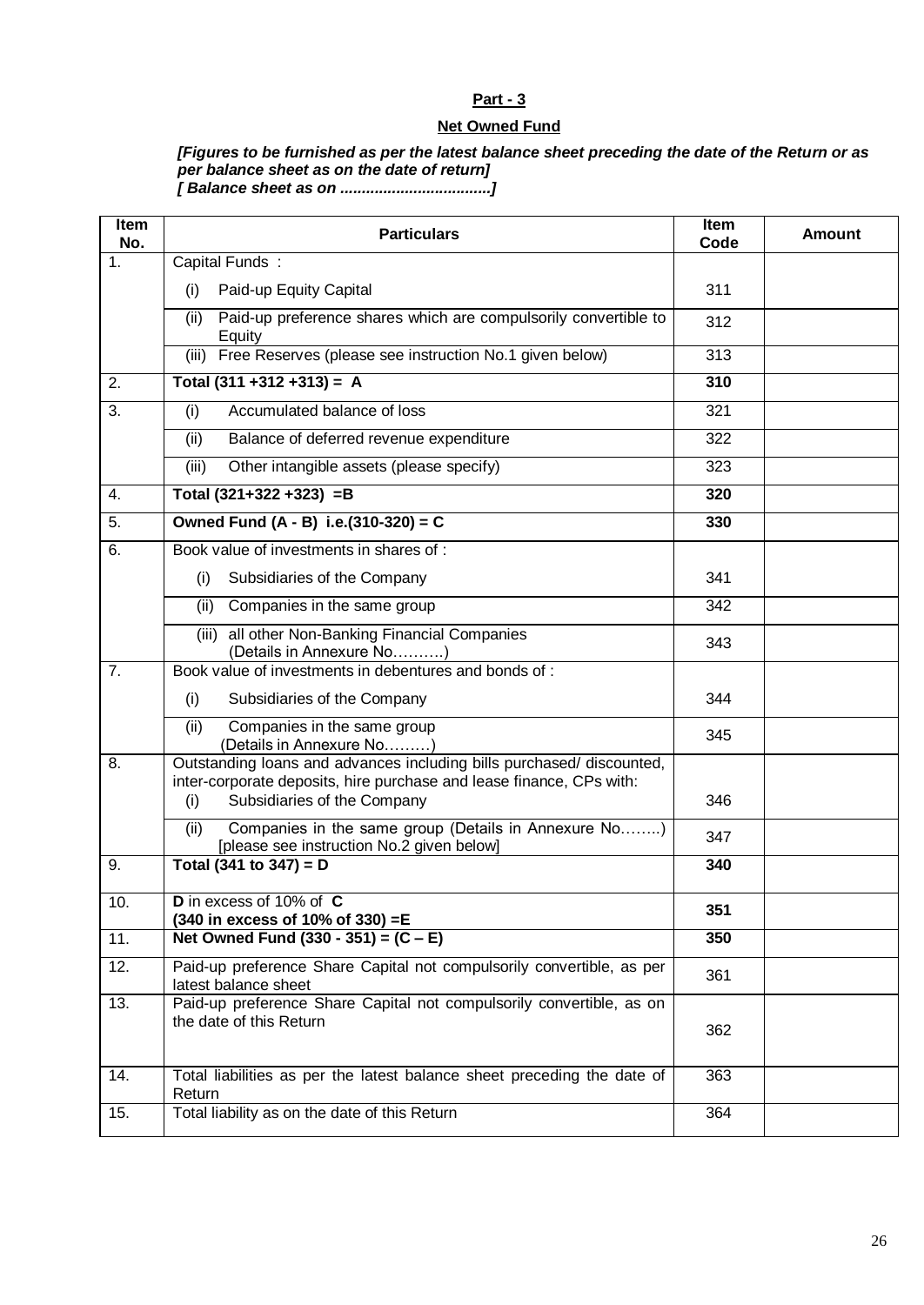#### **Instructions:**

1. **"Free Reserves"** mentioned under item 1(iii) above shall include the balance in the Share Premium Account, Capital and Debenture Redemption Reserves and any other Reserve shown or published in the Balance Sheet and created through an allocation of Profits (including credit balance of Profit & Loss Account) but not being :

- (i) a Reserve created for repayment of any future liability or for depreciation of assets or for provision against non-performing assets / bad debts; or
- (ii) a Reserve created by Revaluation of the Assets of the Company.

2. Hire Purchase and Lease Finance mean :

- (i) in the case of hire purchase asset, the amount of future instalments receivable reduced by the balance of the unmatured finance charges; and
- (ii) in the case of lease assets, the depreciated book value of the lease asset plus/minus the balance in the lease adjustment account;

Amount due but not received should be added in both the cases.

#### **Part - 4**

#### **Outstanding loans and advances, including Inter-Corporate Deposits/ Commercial Papers**

| <b>Item</b><br>No. | <b>Particulars</b>                                                                                                                                                                             | <b>Item</b><br>Code | Amount |
|--------------------|------------------------------------------------------------------------------------------------------------------------------------------------------------------------------------------------|---------------------|--------|
| $\mathbf{1}$ .     | Loans and advances etc. in subsidiaries of the company                                                                                                                                         | 411                 |        |
| 2.                 | Companies in the same group                                                                                                                                                                    | 412                 |        |
| 3.                 | Companies, Firms and Proprietary Concerns where Directors of the<br>Company hold substantial interest / are interested. (please see<br>instruction No.1 given below). [Details in Annexure No] | 420                 |        |
| $\mathbf{4}$ .     | Others:                                                                                                                                                                                        |                     |        |
|                    | Companies not in the same Group<br>(i)                                                                                                                                                         | 431                 |        |
|                    | Directors / Promoters<br>(ii)                                                                                                                                                                  | 432                 |        |
|                    | Shareholders<br>(iii)                                                                                                                                                                          | 433                 |        |
|                    | Members of Staff<br>(iv)                                                                                                                                                                       | 434                 |        |
|                    | <b>Depositors</b><br>(v)                                                                                                                                                                       | 435                 |        |
|                    | <b>Others</b><br>(vi)                                                                                                                                                                          | 436                 |        |
| 5.                 | Total (411+412+420+431 to 436)                                                                                                                                                                 | 400                 |        |

#### **Instructions:**

- (1) "Substantial interest" shall have the same meaning as assigned to it in Non-Banking Financial Companies Prudential Norms (Reserve Bank) Directions, 1998.
- (2) Sundry Debtors, Tax paid in advance and other Recoverable items not in the nature of loans and advances should **not** be shown in Part-4 above.
- (3) Fixed Deposit with other companies should be included under item 1, 2, 3 and 4 (i), as the case may be.
- (4) Investment in unquoted debentures shall be treated as credit and not investment.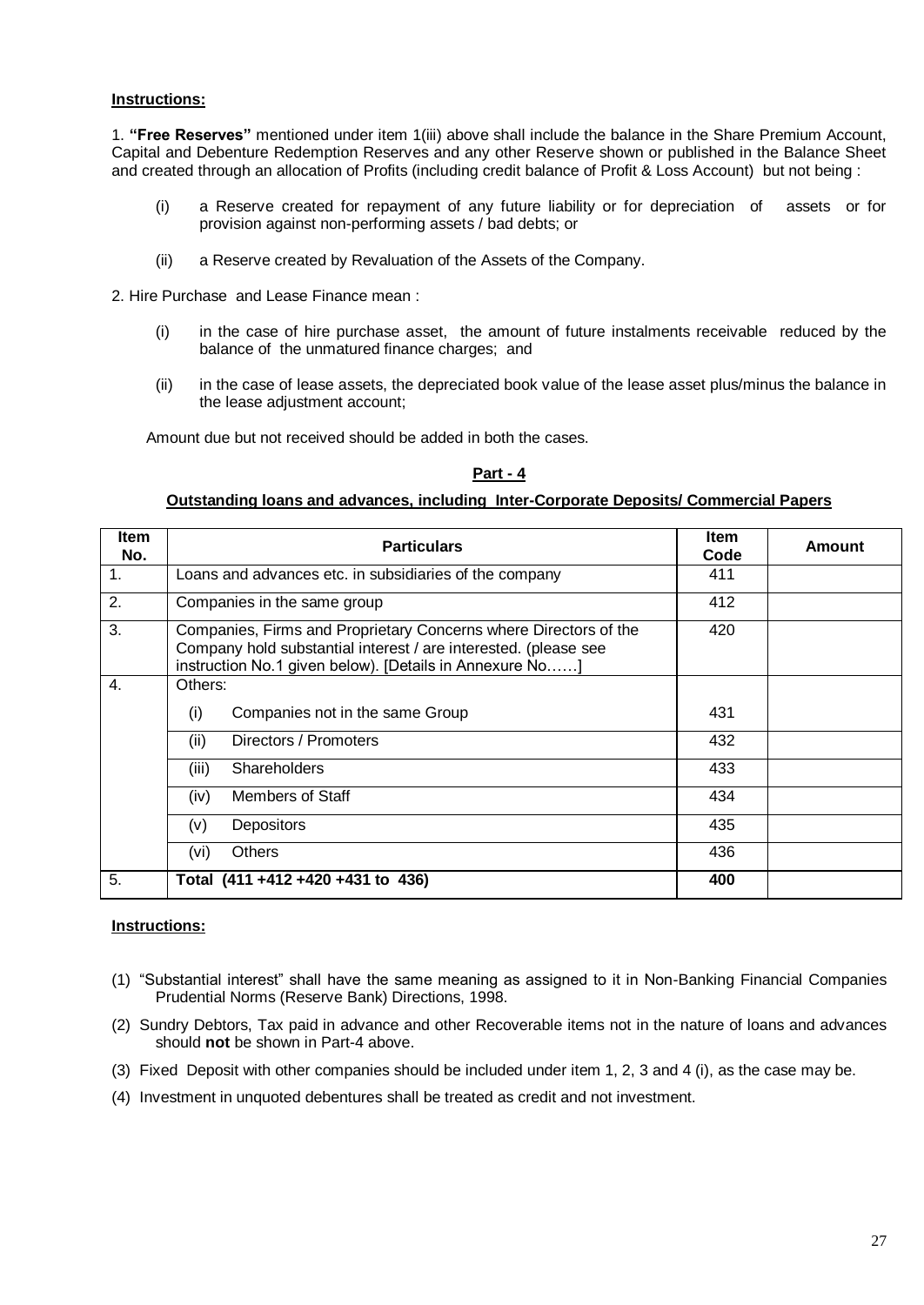# **Part - 5 (i) Investments (at book value)**

| <b>Item</b><br>No. | <b>Particulars</b>                                                  | <b>Item</b><br>Code | Amount |
|--------------------|---------------------------------------------------------------------|---------------------|--------|
| 1 <sub>1</sub>     | Investments in -                                                    |                     |        |
|                    | Fixed deposits with banks/certificates of deposits issued by<br>(i) | 541                 |        |
|                    | banks                                                               |                     |        |
|                    | Balances in any other deposit accounts with bank(s)<br>(ii)         | 542                 |        |
|                    | Securities of Central/State Govts. and bonds guaranteed by<br>(iii) | 543                 |        |
|                    | Central/State Govts.                                                |                     |        |
|                    | Units of Unit Trust of India<br>(iv)                                | 544                 |        |
|                    | Others (Please specify)<br>(v)                                      | 545                 |        |
| 2.                 | Investments in shares:                                              |                     |        |
|                    | Quoted<br>(i)                                                       | 511                 |        |
|                    | (ii)<br>Unquoted                                                    | 512                 |        |
| 3.                 | Investments in debentures and bonds                                 | 515                 |        |
| $\overline{4}$ .   | Investments in shares of and debentures/bonds of companies where    | 520                 |        |
|                    | directors of the company hold substantial interest. (Please see the |                     |        |
|                    | instruction No.1 of Part-4). (Details in Annexure No)               |                     |        |
| 5.                 | Total [541 to 545 + 511 + 512 + 515+ 520]                           | 500                 |        |

#### **Instructions:**

- (1) Details of shares, debentures and commercial papers held in investment account or by way of stock-in-trade should be included in this part.
- (2) Fixed deposit with other companies should not be included here but should be shown in Part-4
- (3) Investment in unquoted debentures / bonds shall be treated as credit and not investment.

### **Part - 5 (ii)**

### **Quoted shares/debentures/bonds/commercial papers**

| Item<br>No.   | <b>Particulars</b> | <b>Item</b><br>Code | Amount |
|---------------|--------------------|---------------------|--------|
| . .           | Book value         | 551                 |        |
| റ<br><u>.</u> | Market value       | 552                 |        |

### **Part - 6**

### **Hire Purchase Business**

| <b>Item</b><br>No. | Nature of goods on hire                                             | <b>Item</b><br>Code | Number of<br><b>Accounts</b> | Amount |
|--------------------|---------------------------------------------------------------------|---------------------|------------------------------|--------|
| 1.                 | Automobiles:                                                        |                     |                              |        |
|                    | <b>Heavy Commercial Vehicles</b><br>$\mathbf{I}$                    | 611                 |                              |        |
|                    | (ii)<br>Light Commercial Vehicles<br>including<br>two               | 612                 |                              |        |
|                    | wheelers                                                            |                     |                              |        |
|                    | <b>Others</b><br>(iii)                                              | 613                 |                              |        |
| 2.                 | Total [611+612+613]                                                 | 610                 |                              |        |
| 3.                 | Household durables                                                  | 621                 |                              |        |
| 4.                 | Data processing / office automation equipment                       | 622                 |                              |        |
| 5.                 | Agricultural implements (Tractors, Bulldozers, etc.)                | 623                 |                              |        |
| 6.                 | Industrial machinery or tools or equipment for use in<br>industries | 624                 |                              |        |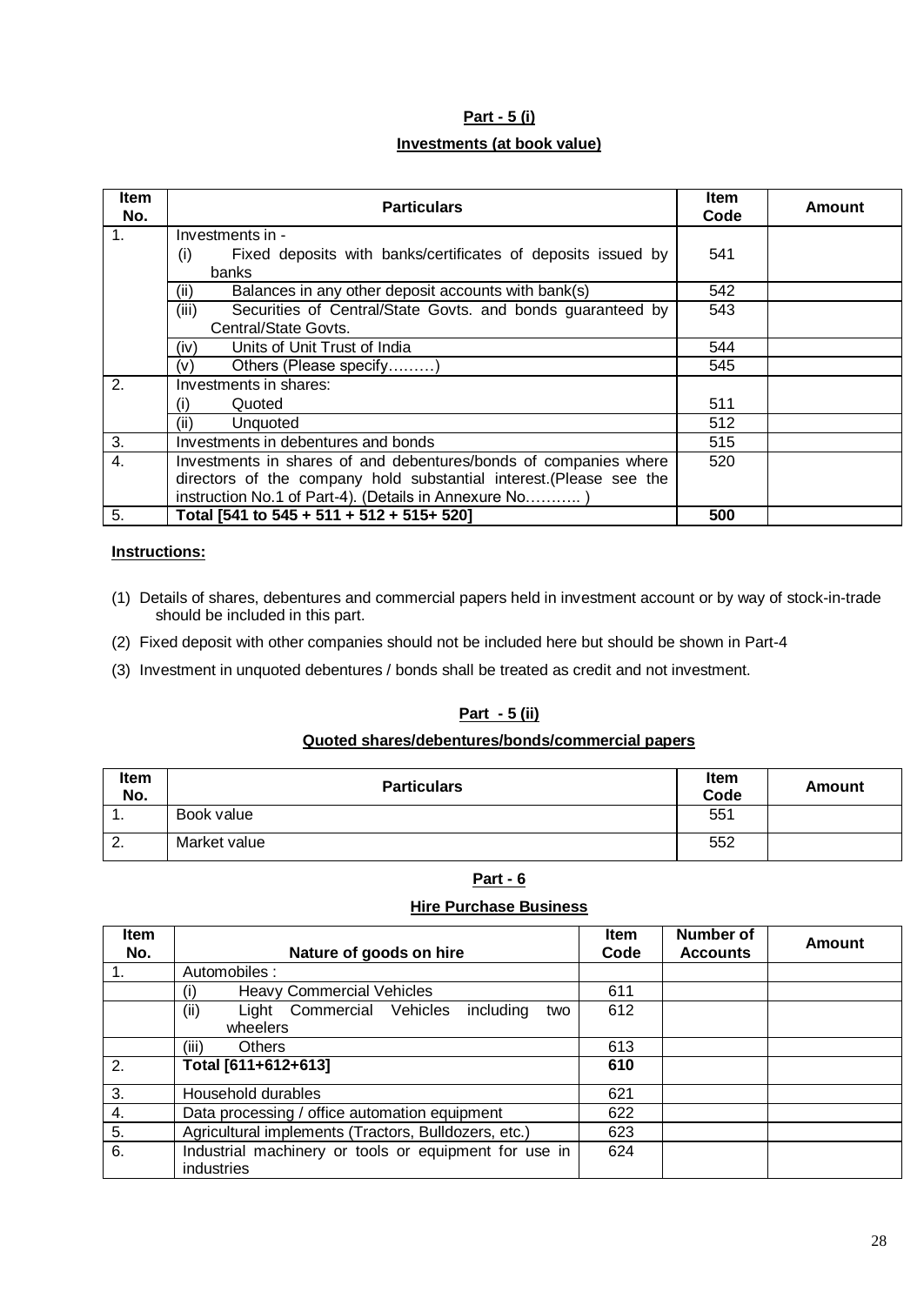|    | All others                                                                                                                                                                      | 625 |  |
|----|---------------------------------------------------------------------------------------------------------------------------------------------------------------------------------|-----|--|
| 8. | Total [610+ 621 to 625]                                                                                                                                                         | 600 |  |
| 9. | Of 8 above, dues from -<br>Subsidiaries / Companies in the same group /<br>Companies, firm and proprietary concerns where<br>directors of the company hold substantial interest | 691 |  |

## **Equipment Leasing business**

| <b>Item</b><br>No. | <b>Nature of Equipment on Lease</b>                                                                                                                                                                 | <b>Item</b><br>Code | <b>Gross</b><br>Leased<br><b>Assets</b> | Accumulated<br>depreciation +/-<br>Lease<br><b>Adjustment</b><br><b>Account</b> | <b>Net Leased</b><br><b>Assets plus</b><br>amounts due<br>but not<br>received |
|--------------------|-----------------------------------------------------------------------------------------------------------------------------------------------------------------------------------------------------|---------------------|-----------------------------------------|---------------------------------------------------------------------------------|-------------------------------------------------------------------------------|
| 1.                 | Plant & Machinery                                                                                                                                                                                   | 701                 |                                         |                                                                                 |                                                                               |
| 2.                 | Data Processing/office equipment                                                                                                                                                                    | 702                 |                                         |                                                                                 |                                                                               |
| 3.                 | Vehicles                                                                                                                                                                                            | 703                 |                                         |                                                                                 |                                                                               |
| 4.                 | <b>Others</b>                                                                                                                                                                                       | 704                 |                                         |                                                                                 |                                                                               |
| 5.                 | Total (701+702+703+704)                                                                                                                                                                             | 700                 |                                         |                                                                                 |                                                                               |
| 6.                 | Of 5 above, dues from<br>Subsidiaries / companies in the same group<br>companies, firms and proprietary concerns<br>where directors of the company hold<br>substantial interest / or are interested | 791                 |                                         |                                                                                 |                                                                               |

### **Part - 8**

# **Bills business**

| <b>Item</b><br>No. | <b>Particulars</b>                                                                                                                  | <b>Item</b><br>Code | Amount |
|--------------------|-------------------------------------------------------------------------------------------------------------------------------------|---------------------|--------|
|                    | Bills purchased/discounted where the drawers, drawees or any                                                                        |                     |        |
|                    | endorsers are:                                                                                                                      |                     |        |
|                    | Subsidiaries of the company                                                                                                         | 801                 |        |
|                    | Companies in the same group<br>(ii)                                                                                                 | 802                 |        |
|                    | Companies or firms in which any director of the company holds<br>(iii)<br>substantial interest or proprietary concerns owned by him | 803                 |        |
| 2.                 | Bills purchased / discounted other than 1 above                                                                                     | 820                 |        |
| 3.                 | Total $(801 + 802 + 803 + 820)$                                                                                                     | 800                 |        |

# **Part - 9**

# **Particulars about other fixed assets**

| Item<br>No. | <b>Particulars</b>                                                           | <b>Item</b><br>Code | Amount |
|-------------|------------------------------------------------------------------------------|---------------------|--------|
|             | Fixed assets                                                                 |                     |        |
|             | Land and Buildings for own use                                               | 901                 |        |
|             | Land and Buildings - others<br>(ii)                                          | 902                 |        |
|             | <b>Furniture and Fixtures</b><br>(iii)                                       | 903                 |        |
|             | <b>Vehicles</b><br>(iv)                                                      | 904                 |        |
| 2.          | Other assets excluding intangibles                                           | 905                 |        |
| 3           | Total of other assets (901 + 902 + 903 + 904+905)                            | 910                 |        |
| 4.          | Total assets [ excluding intangibles] (400 + 500 + 600 + 700 + 800 +<br>9101 | 900                 |        |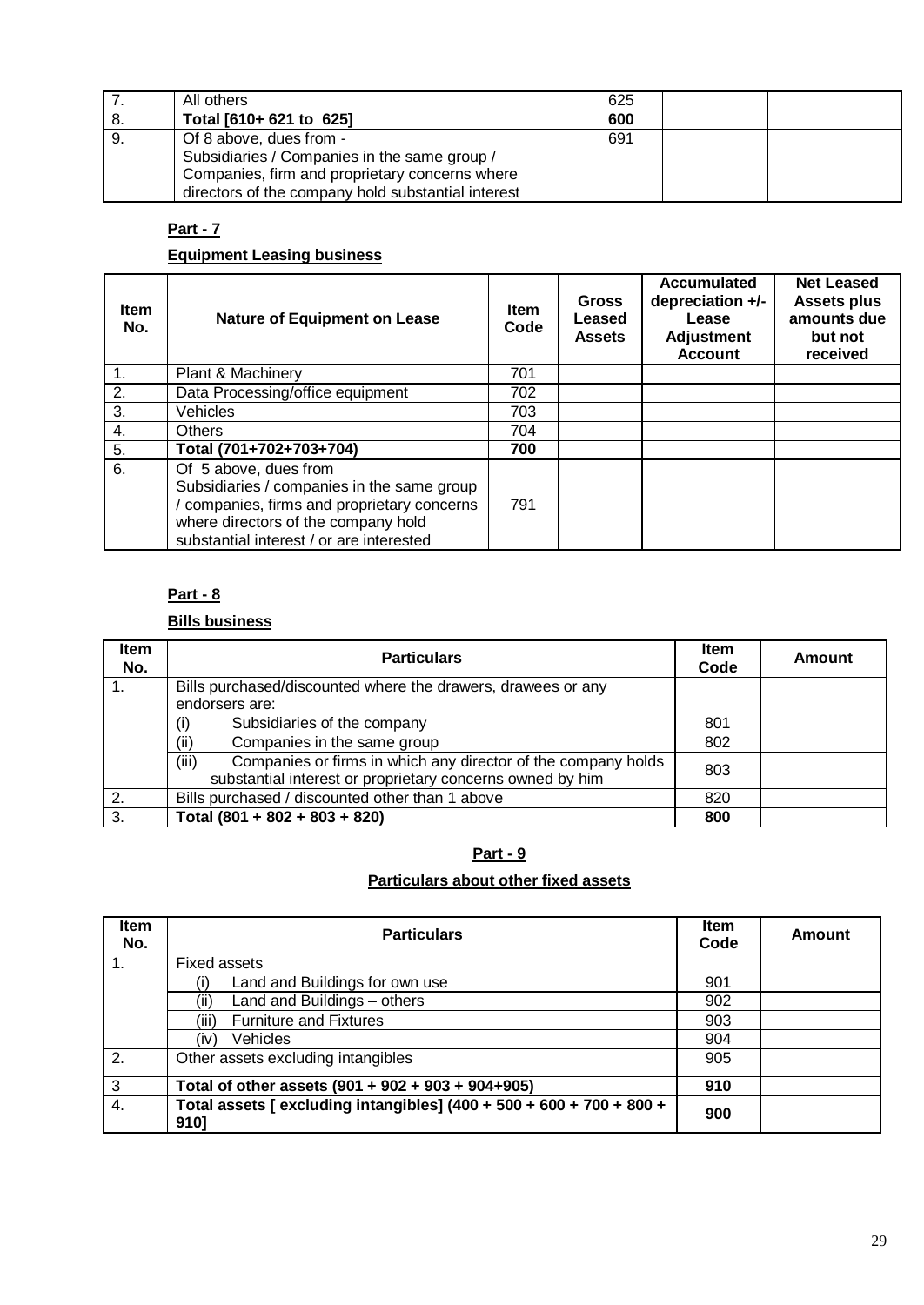## **Business statistics / information for the year ended 31 March, 200--**

| Item<br>No.              | <b>Particulars</b>                                            | Item<br>Code | <b>Amount</b> |
|--------------------------|---------------------------------------------------------------|--------------|---------------|
|                          | I. Disbursements (Fund based activities)                      |              |               |
| $\mathbf{1}$             | Equipment leasing:                                            |              |               |
|                          | (a) Outstanding balances as on the date of the return         | 1001         |               |
|                          | (b) Total disbursement during the year                        | 1002         |               |
| $\overline{2}$           | Hire purchase:                                                |              |               |
|                          | (a) Outstanding balances as on the date of the return         | 1003         |               |
|                          | (b) Total disbursement during the year                        | 1004         |               |
| $\overline{3}$           | Loans                                                         |              |               |
|                          | (a) Loans against shares to corporates:                       |              |               |
|                          | (i) Outstanding balances as on the date of the return         | 1005         |               |
|                          | (ii) Total disbursement during the year                       | 1006         |               |
|                          | (b) Loans against shares to individuals:                      |              |               |
|                          | (i) Outstanding balances as on the date of the return         | 1007         |               |
|                          | (ii) Total disbursement during the year                       | 1008         |               |
|                          | (c) Loans against shares to brokers:                          |              |               |
|                          | (i) Outstanding balances as on the date of the return         | 1009         |               |
|                          | (ii) Total disbursement during the year                       | 1010         |               |
|                          | (d) Loans to finance Initial Public Offerings (IPOs):         |              |               |
|                          | (i) Outstanding balances as on the date of the return         | 1011         |               |
|                          | (ii) Total disbursement during the year                       | 1012         |               |
|                          | (e) Inter-corporate loans / deposits:                         |              |               |
|                          | (i) Outstanding balances as on the date of the return         | 1013         |               |
|                          | (ii) Total disbursement during the year                       | 1014         |               |
|                          | (f) Others                                                    | 1015         |               |
| $\overline{\mathcal{A}}$ | <b>Bills Purchased/Discounted:</b>                            |              |               |
|                          | (a) Outstanding balances as on the date of the return         | 1016         |               |
|                          | (b) Total disbursement during the year                        | 1017         |               |
| $\overline{5}$           | Of 4, bills rediscounted :                                    |              |               |
|                          | (a) Outstanding balances as on the date of the return         | 1018         |               |
|                          | (b) Total volume during the year                              | 1019         |               |
|                          | II. Trading in shares / securities (quoted other than SLR)    |              |               |
| 6                        | Purchases / sales of shares / debentures / commercial papers: |              |               |
|                          | Purchases<br>(a)                                              | 1020         |               |
|                          | $\overline{(\mathsf{b})}$<br><b>Sales</b>                     | 1021         |               |

|                 | <b>III.</b> Fee based activities                      |      |  |
|-----------------|-------------------------------------------------------|------|--|
| 7.              | Guarantees issued for Capital Market Operations:      |      |  |
|                 | (a) Outstanding balances as on the date of the return | 1022 |  |
|                 | (b) Total volume during the year                      | 1023 |  |
| 8.              | Guarantees issued for other purposes:                 |      |  |
|                 | (a) Outstanding balances as on the date of the return | 1024 |  |
|                 | (b) Total volume during the year                      | 1025 |  |
| 9               | Lease / Hire purchase syndicated during the year      | 1026 |  |
| 10.             | Loan / ICDs syndicated during the year                | 1027 |  |
| 11              | Bills syndicated during the year                      | 1028 |  |
| 12 <sup>2</sup> | Underwriting:                                         |      |  |
|                 | Total amount underwritten<br>(a)                      | 1029 |  |
|                 | Amount devolved<br>(b)                                | 1030 |  |
|                 | Outstanding commitments<br>(C).                       | 1031 |  |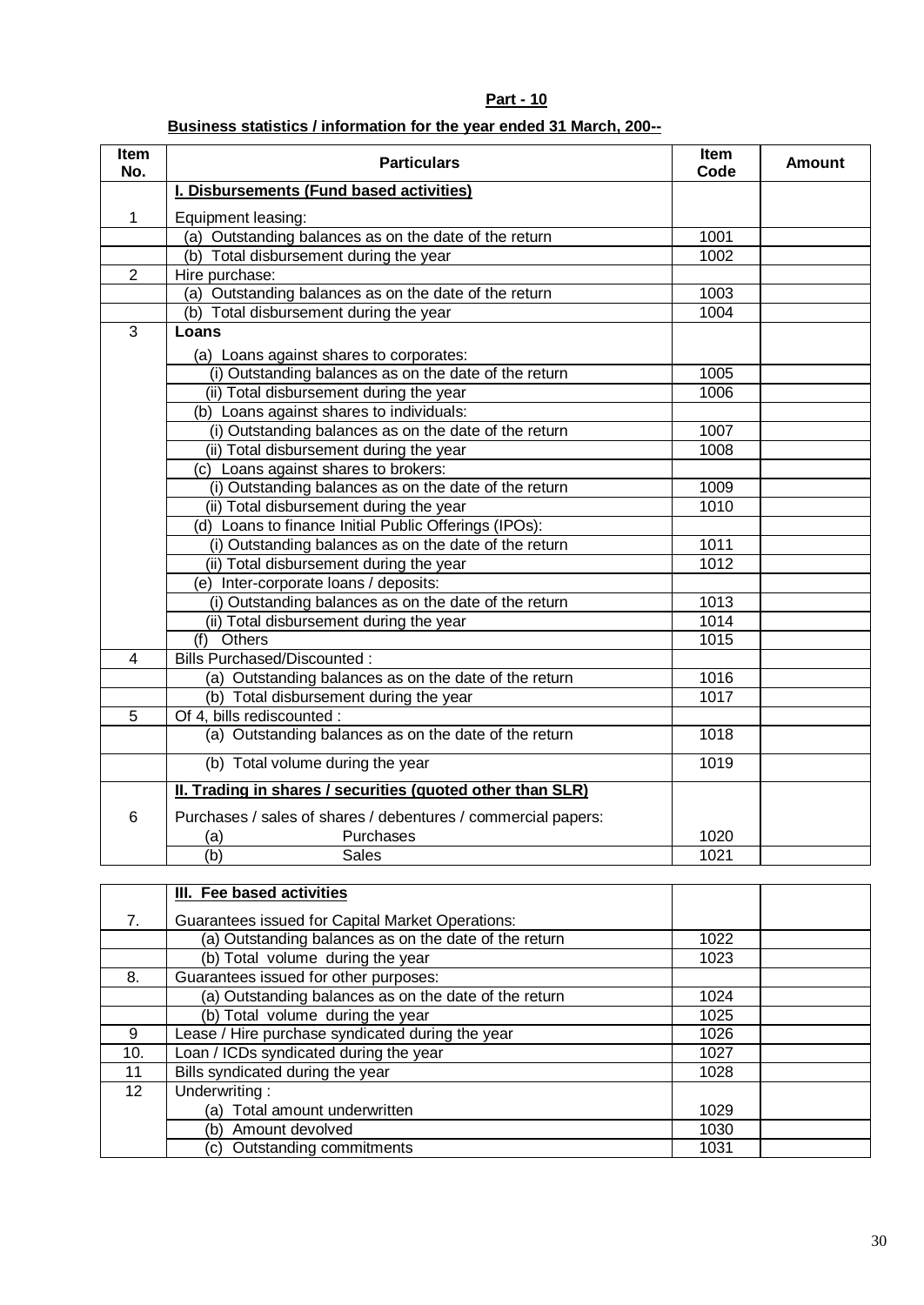# **Part - 10(A)**

#### **Status of overdues**

| Item<br>No.    | <b>Particulars</b>                         | <b>Item</b><br>Code | Amount |
|----------------|--------------------------------------------|---------------------|--------|
|                | Lease overdues more than 12 months         | 1041                |        |
| 2              | Lease overdues up to 12 months             | 1042                |        |
| 3              | Hire purchase overdues more than 12 months | 1043                |        |
| $\overline{4}$ | Hire purchase overdues up to 12 months     | 1044                |        |
| 5              | Other overdues more than 6 months          | 1045                |        |
| 6              | Other overdues up to 6 months              | 1046                |        |
|                | Total (1041 to 1046)                       | 1040                |        |

### **Part - 11**

#### **Particulars of selected Income and Expenditure**

(Please see instructions given below).

|                       | <b>Fund-based income:</b>                                            |                   |  |
|-----------------------|----------------------------------------------------------------------|-------------------|--|
| 1                     | Gross lease income                                                   | 1101              |  |
| $\overline{2}$        | Less: Depreciation on Assets on Lease + / - Lease Equalisation       | 1102              |  |
| 3                     | Net lease income (1101-1102)                                         | 1103              |  |
| $\overline{4}$        | Hire purchase income                                                 | 1104              |  |
| $\overline{5}$        | Bills discounting income                                             | 1105              |  |
| $\overline{6}$        | Investment income                                                    |                   |  |
|                       | (a)<br>Dividend / interest                                           | 1106              |  |
|                       | (b)<br>Profit / Loss (+ / - ) on sale of shares /                    | 1107              |  |
|                       | debentures / commercial papers                                       |                   |  |
| $\overline{7}$        | Interest income                                                      |                   |  |
|                       | Inter-corporate deposits / loans<br>(a)                              | 1108              |  |
|                       | $\overline{(b)}$<br>Other loans and advances                         | 1109              |  |
| 8                     | Other fund based income                                              | 1110              |  |
| $\overline{9}$        | Total fund based income (1103 to 1110)                               | 1111              |  |
|                       | Fee based income                                                     |                   |  |
| 10                    | Income from merchant banking activities                              | 1112              |  |
| 11                    | Underwriting commission                                              | 1113              |  |
| 12                    | Income from syndication of bills, loans, ICDs, lease & hire purchase | 1114              |  |
| $\overline{13}$       | Miscellaneous income                                                 | 1115              |  |
|                       |                                                                      |                   |  |
| $\overline{14}$       | Total fee-based income (1112 to 1115)                                | 1116              |  |
| $\overline{15}$       | Total Income (1111 + 1116)                                           | 1100              |  |
|                       | Interest and other financing costs                                   |                   |  |
| 16                    | Interest paid on fixed deposits                                      | 1117              |  |
| $\overline{17}$       | Interest paid on ICDs                                                | 1118              |  |
| 18                    | <b>Brokerage</b>                                                     | 1119              |  |
| $\overline{19}$       | Reimbursement of expenses to brokers                                 | 1120              |  |
| 20                    | Other financing costs                                                | 1121              |  |
| 21                    | <b>Bills rediscounting charges</b>                                   | 1122              |  |
| $\overline{22}$       | Total financing costs (1117 to 1122)                                 | $\overline{1123}$ |  |
|                       | <b>Operating expenses</b>                                            |                   |  |
| 23                    | Employee costs                                                       | 1124              |  |
| 24                    | Other administrative costs                                           | 1125              |  |
| $\overline{25}$       | Total operating costs (1124 + 1125)                                  | 1140              |  |
| 26                    | Depreciation on own assets                                           | 1126              |  |
| $\overline{27}$       | Intangible assets amortised                                          | 1127              |  |
| $\overline{28}$       | Provision for diminution in value of investments                     | 1128              |  |
| 29<br>$\overline{30}$ | Provision against Non-Performing Assets                              | 1129<br>1130      |  |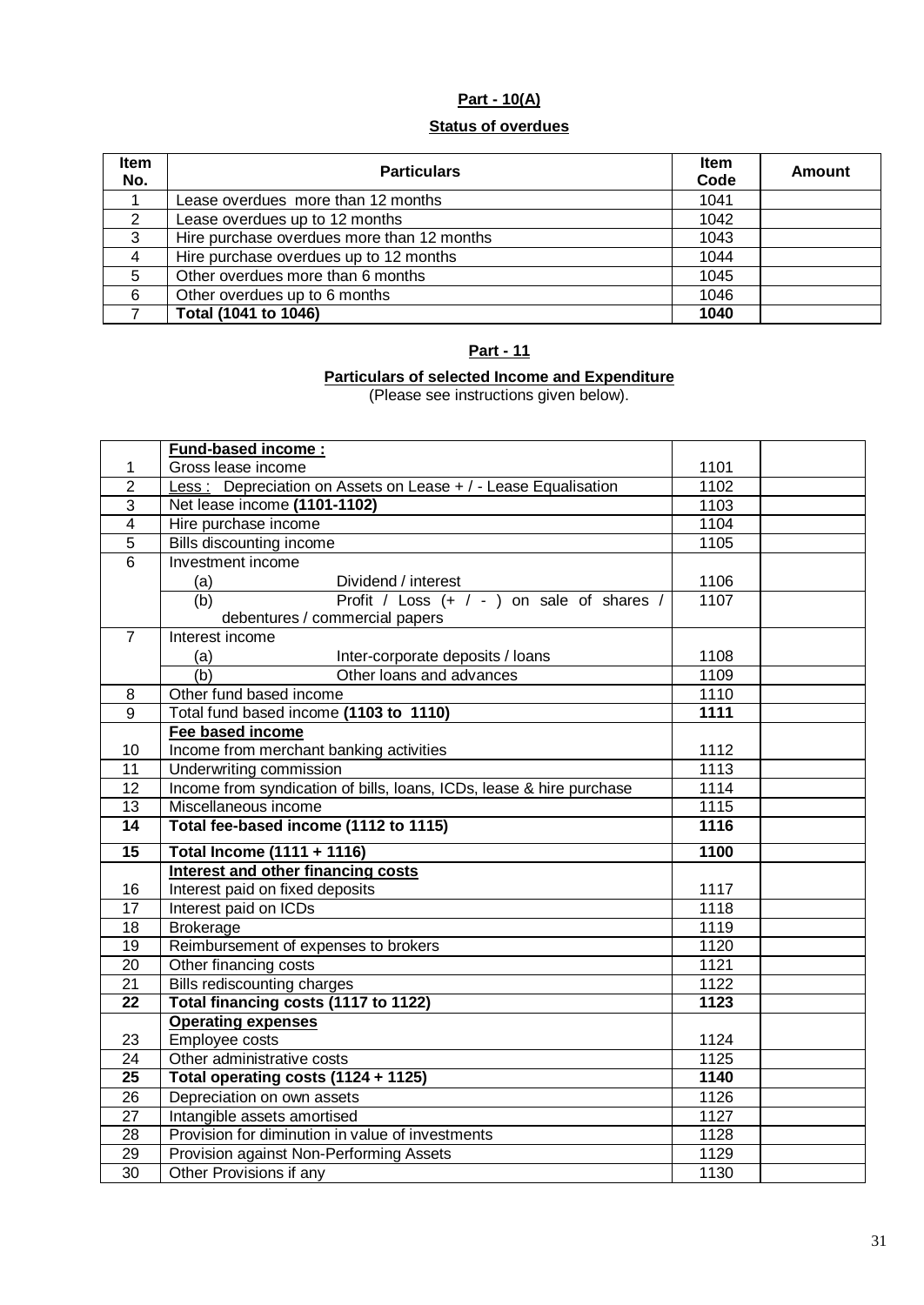| 31 | Total expenses (1123 + 1140 + 1126 to 1130) | 1150 |  |
|----|---------------------------------------------|------|--|
| 32 | Profit before tax (1100 – 1150)             | 1160 |  |
| 33 | <b>ax</b>                                   | 1170 |  |
| 34 | Profit after tax (1160 - 1170)              | 1180 |  |

### **Instructions :**

- (1) Particulars in this part should be for a full financial year. If the company closes its books on any date other than on 31<sup>st</sup> March, the date of closing of the books and the period should be indicated.
- (2) "Gross lease income" includes lease rentals (net of rebate), lease management fees, lease service charges, up-front fees, profit on sale of leased assets and delayed / late payment charges relating to lease business (including interest/compensation charges on advance payment for purchase of assets in respect of lease agreements entered into / finalised).
- (3) 'Lease equalisation account' has the same meaning as in the Guidance Note on Accounting for Lease (revised) issued by ICAI.
- (4) 'Hire purchase income' includes finance charges(net of rebate), hire service charges, delayed / late payment charges, up-front fees and other income relating to hire purchase business (including interest earned on advance payment for acquisition of hire purchase assets for identified hirers)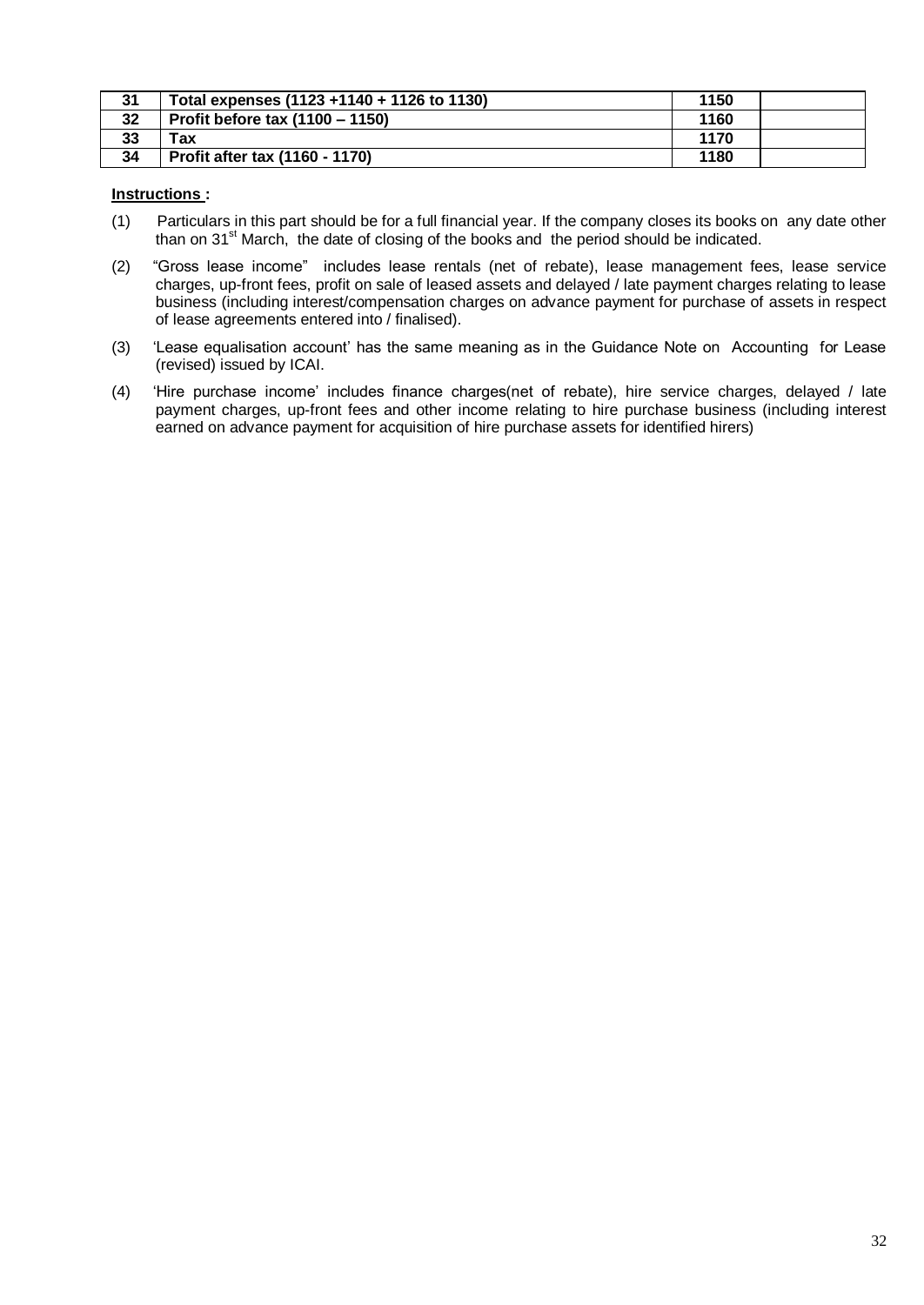### **C E R T I F I C A T E**

- 1. Certified that the directions contained in the Non-Banking Financial Companies Acceptance of Public Deposits (Reserve Bank) Directions, 1998\* (as amended from time to time)/ Miscellaneous Non-Banking Companies (Reserve Bank) Directions, 1977\*, as the case may be, are being complied with.
- 2. Further certified that the particulars / information furnished in this Return have been verified and found to be correct and complete in all respects.

(\* Please delete whichever is not applicable)

Signature of Manager / Managing Director / Authorised Official

Date: Place:

### **A u d i t o r ' s R e p o r t**

We have examined the books of account and other records maintained by ----------------------------------------- Company Ltd. in respect of the data furnished in this return and report that to the best of our knowledge and according to the information and explanations given to us and shown by the records examined by us, the data furnished in this return are correct.

Place: Signature: Signature: Signature: Signature: Signature: Signature: Signature: Signature: Signature: Signature: Signature: Signature: Signature: Signature: Signature: Signature: Signature: Signature: Signature: Signat

Date: **Name of the Chartered Accountants** 

**---------------------------------------------------------------------------------------------------------------**

Enclosures to the return :

- 1. The following documents should be submitted along with the return in case they have not already been sent. Please tick in the box against the item for the documents enclosed and state the date of submission in other cases.
	- (i) A copy of the audited balance sheet and profit and loss account dated nearest to the date of return.
	- (ii) Specimen signature card.
	- (iii) A copy of application form referred to in paragraph 4(12) of the Notification No.DFC.118/DG(SPT)- 98 dated January 2, 1998 or paragraph 6 of the Notification No.DNBC.39/DG(H)-77 dated the 20<sup>th</sup> June 1977.
- 2. A list of Principal officers and the names and addresses of directors in the form enclosed is to be sent with this return.